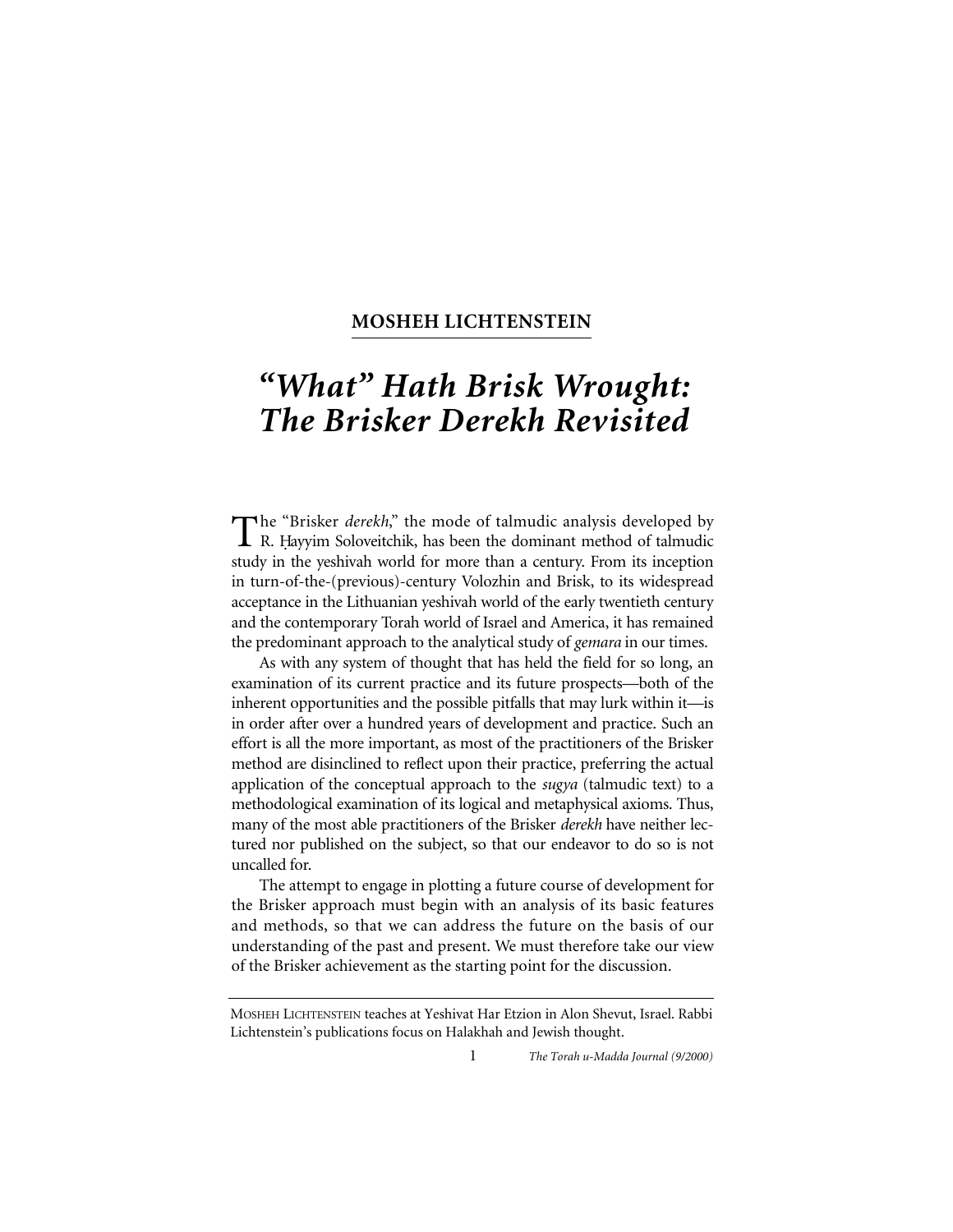The net result of R. Hayyim's approach is the creation of "thought" constructs," which are far removed from the practical concerns of the *posek* seeking the practical implications and application of a particular *sugya,* thereby shifting the emphasis of the *beit midrash* from a practical halakhic orientation to an ideal theoretical one. The philosophical implications of this change in emphasis are indeed significant and were therefore emphasized by the Rav in his writings as the metaphysical ideal of "halakhic man" and as the essence of the Brisker revolution.<sup>1</sup> Our discussion, however, will not focus upon this aspect of the conceptual approach, but upon the mechanism of the talmudic method itself and the transformation that the Brisker approach effected in it.

In this regard, the basic change wrought by R. Hayyim was the refocusing of the learning process upon the hard halakhic data (of practically oriented rulings) that emerge from a *sugya,* instead of upon the mechanisms by which they were derived. To state the point in more technical terms, the Brisker approach shifted the learner's interest from the talmudic discussion itself *(shakla ve-tarya)* to the practical implications thereof *(nafka minah*'s*),* and from the perceived intent of the Torah *(ta'ama di-kera)* to the *sugya's* conclusion. The raw material for the conceptualization is neither the theoretical discussion nor the twists and turns of the *sugya* as it winds its way downstream, but rather the halakhic dicta which emerge from it. The generalizations that are thus derived are not rooted in the intentions of the participants as implied by the text or hinted at in the course of the talmudic give-and-take, but result instead from an analysis of their halakhic positions.2

This is the reason that Rambam occupies center stage in the Brisker orbit, for it is he who distilled the talmudic conclusions into pure halakhic form, systematically omitting any interpretation or mention of the accompanying discussion, presenting us only with the halakhic hard data without encumbering it with any explanations. Paradoxically, the very same feature of *Mishneh Torah* that for centuries was perceived as a major liability (if not worse)—namely, its apodictic, codificatory style is precisely that which attracts the Briskers. The methodological transition from probing the inner workings of a *sugya* to assessing its final conclusion is what causes a book of applied halakhah—such, after all, is the essential character of the *Yad*—to become the major text of Talmud study. Suddenly, the work is perceived to be an invaluable asset to the endeavor of the *beit midrash,* rather than as a work of practical halakhah with occasional bearing on the purely intellectual or theoretical pursuit. As long as the focus of the *beit midrash* was upon the theoretical reason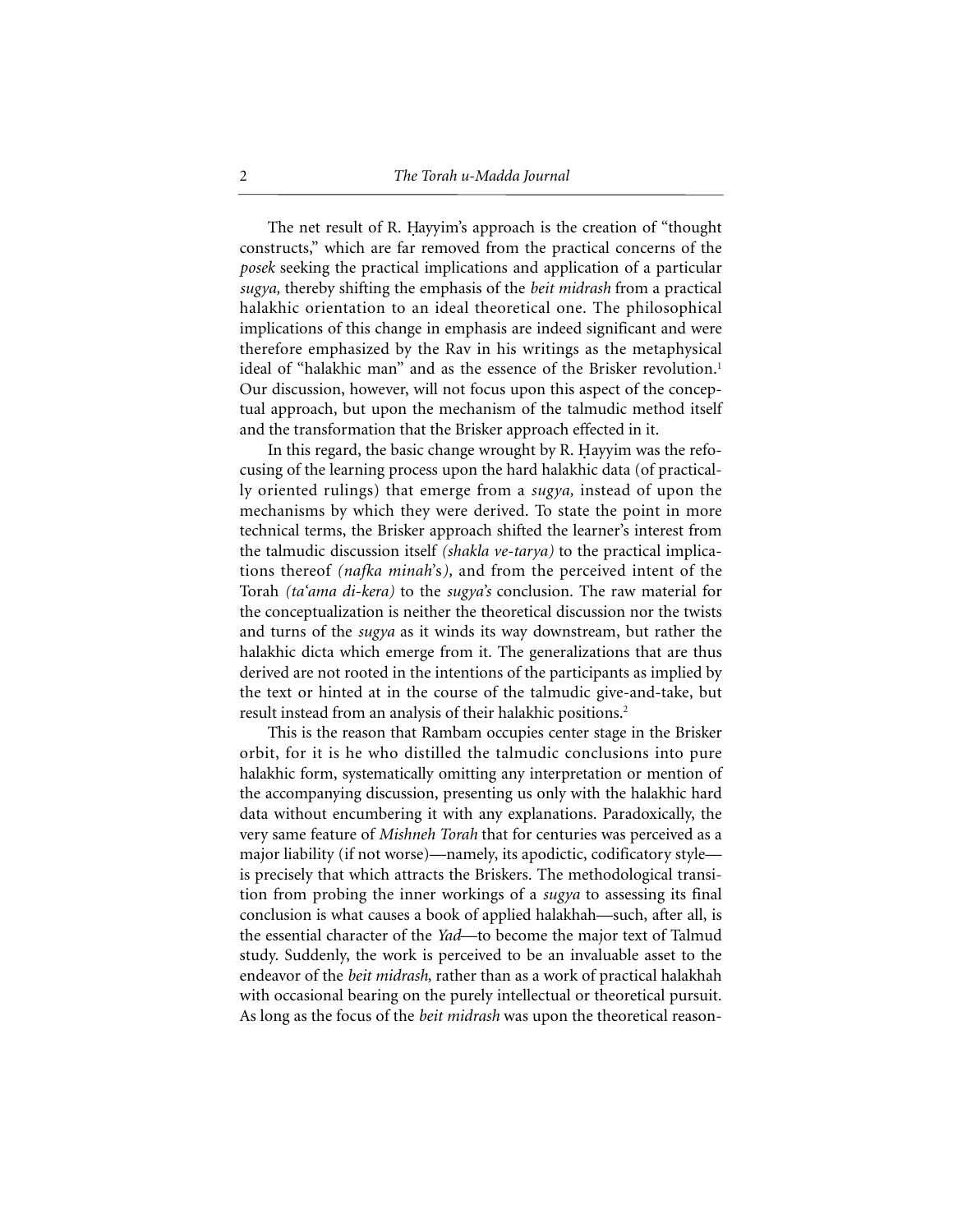ing and structure of the argumentation of the talmudic discussion, a gap existed between the commentaries upon the text *ad locum* and a halakhic work such as *Mishneh Torah* that does not examine the various stages leading up to the final conclusion. Thus, *beit midrash* scholars addressed issues of textual analysis, focusing their attention upon the text itself and its previous commentaries, while the *ba*'*alei halakhah,* who were interested in *pesak,* utilized the corpus of *sifrei halakhah.* Although talmudic commentators indeed took note of instances when Rambam's *pesak* diverged radically from the mainstream because of an obviously different reading of the *gemara*, no systematic attempt was made to relate Rambam's rulings to *beit midrash* learning. The Brisker approach changed all of this precisely because of its focus upon the *nafka minah*, for which purposes Rambam was perfectly suited to their needs. Areas of disagreement between Rambam and Ravad (or other *rishonim*) were crucial *per se—*not simply because they implied divergent readings and interpretations of the talmudic text, but because they were the raw material which indicated different conceptual approaches. Simply put, Brisk's essential concern was not with how Rambam (or anyone else for that matter) interpreted the *gemara* but rather with what was wrought from it. $3$ 

An interesting analogy to these developments in the field of learning is the scientific revolution of the early seventeenth century. Here, as there, a shift was effected from the "why" to the "what," and from the final cause to the efficient cause. No longer is it the task of the learner to ascertain why a certain halakhah is as it is, any more than it is the role of the scientist to determine why nature behaves as it does.<sup>4</sup> Rather, in both cases, the goal of the analysis of the concrete phenomenon at hand is to understand what it is and how it works.<sup>5</sup>

An explicit formulation of this principle, implicit in so much of the Brisker canon, can be found in one of R. Yizhak Ze'ev (Reb Velvel) Soloveitchik's published letters:

> הנה ראיתי להדר"ג שתפס זה ליסוד **למה** מנחות שלא קדשו בכלי אינן קדושין רק קדושת דמים ובהמה קדושה מיד בקדושת הגוף **משום** דבהמה ראויה לקרבן מיד . . . ואני בעניותי לא נתישבה דעתי בטעם זה, דלבונה הבאה בפ<sup>יי</sup>ע מאי איכא למימר ... **ואין צורך לשום סברות וטעמים ע"ז כיון שכך הוא מעיקרי הדינים**.

I have noticed that his eminence adopts as axiomatic that the reason *why menahot* that have not been sanctified in a holy vessel have only monetary *kedushah* (*kedushat damim*), while animals are immediately sancti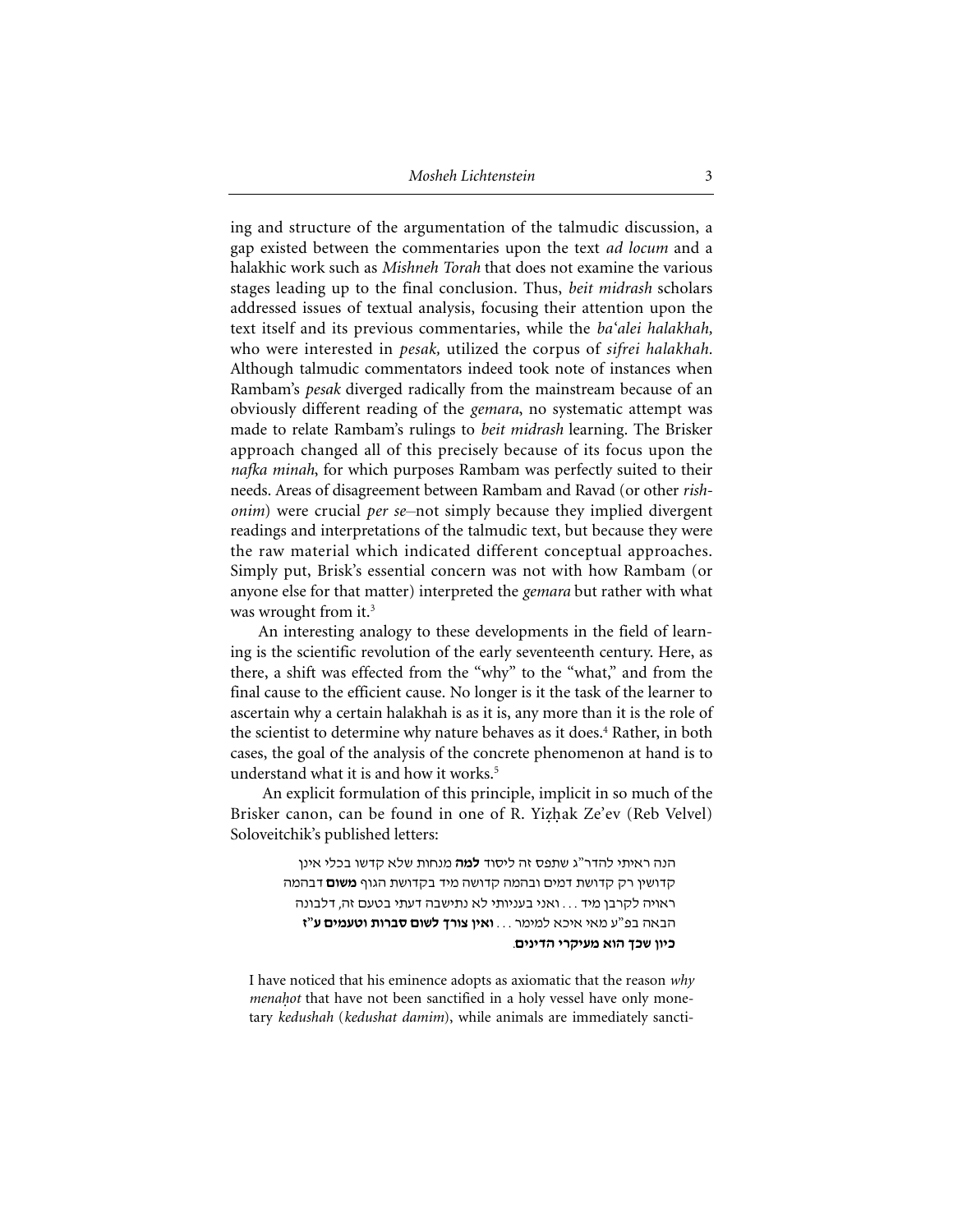fied with intrinsic *kedushah* (*kedushat ha-guf*) is *due to the fact that* animals are ready to be offered immediately . . . yet my poor reasoning cannot accept such a rationale, for what is to be said regarding *levonah* that is offered independently . . . *and there is no need for any reasons or speculations regarding this, since such are the halakhot*. 6

Furthermore, as in the scientific world, the transition from "why" to "what" achieved breakthrough results for talmudic learning; focusing upon the "what" enabled the establishment of a disciplined method, subject to verification and criticism. As long as learning was based upon a series of intuitions and hypotheses regarding elements of the *sugya* which do not express themselves in practice—reasonable though these intuitions and hypotheses may be—there was no mechanism of verification, since no practical ramifications which could serve as verification resulted from these surmises *(sevarot).* As in Aristotelian science, the inability to create an objective yardstick by which to measure results meant that, while argument could counter argument and suggestion could counter suggestion, no decisive conclusions could be reached that would enable discarding some claims and accepting others. With the introduction of the Brisker approach, practical implications *(nafka minah*'s*)* became the standard by which opinions *(sevarot)* could be examined, for positions were now held accountable for their halakhic manifestations in actual practice, whether in the *sugya* or implied in the conceptual analysis.

Brisker learning thus created a systematic approach that provided a consistent method and a mode of analysis that could be transmitted to others—due to its systematic nature and methodical application—thereby enabling the training of generations of students. Nevertheless, the loss of the "why" is the price paid by the Briskers for restricting their focus exclusively to the "what." Identification and formulation of two distinct concepts lurking beneath a given halakhic phenomenon was deemed sufficient for the task at hand, even if unaccompanied by an explanation of why such an approach was reasonable or should be preferred over others. In one common construct, an inquiry into the issue in question attempts to determine whether the law in a given case is linked to laws in other halakhic areas or whether it reflects the operating of an independent concept, often considering the inquiry to be satisfactorily concluded by proclaiming that the legal phenomenon under discussion reflects a "*hallot shem* (legal status or category) of X." The categorization is taken as self-explanatory, and the question of why there should be such a category is dismissed without further ado. The learning act is thus limited to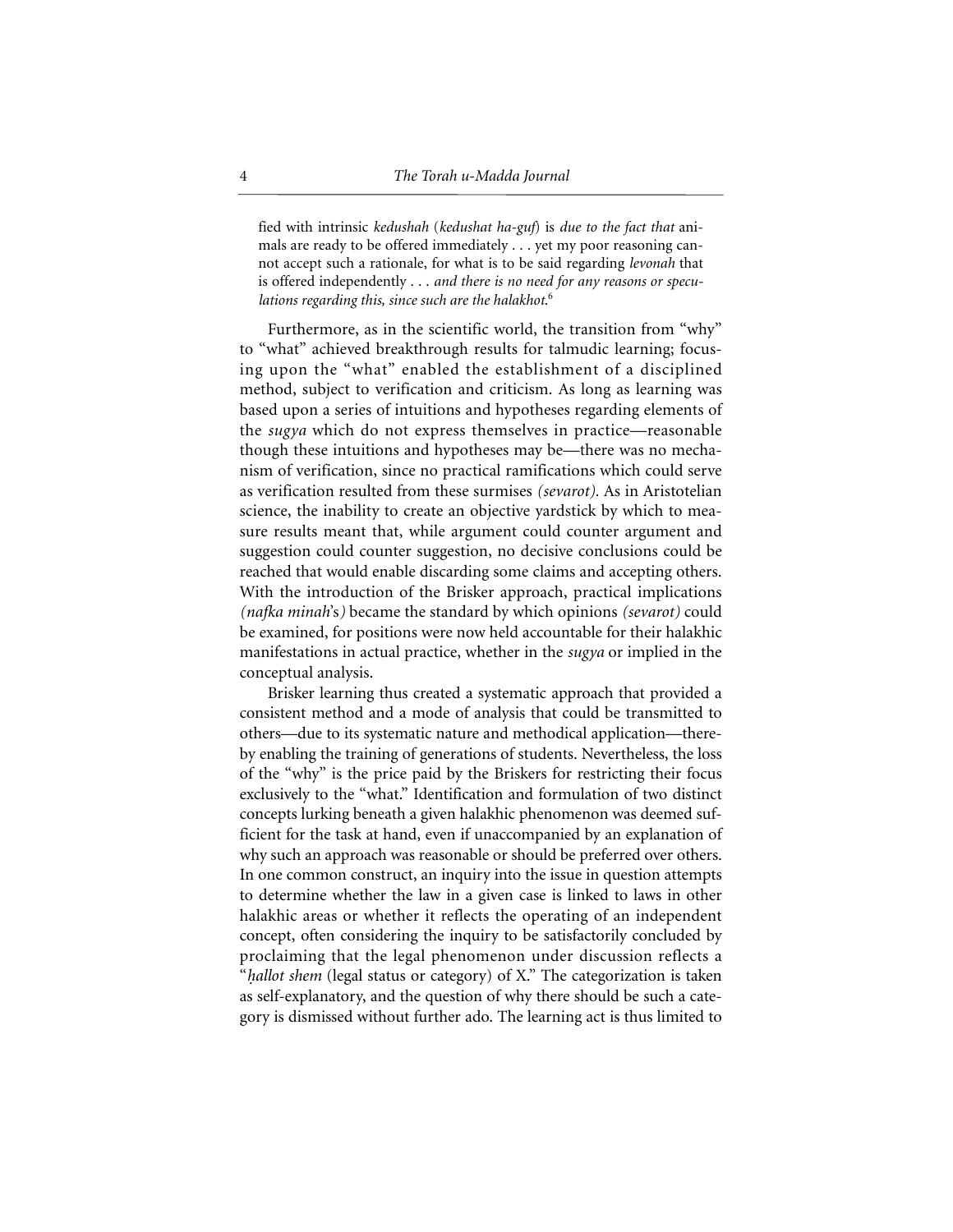the act of classification and definition, consciously ruling out any attempt to fathom why the halakhah should be as it is.

Though our discussion has revolved around issues of talmudic methodology *per se*, focusing upon the technique developed by the Briskers and their *talmidim*, it is important to view it from a broader meta-halakhic perspective by attempting to understand the philosophical underpinnings beneath the system.

Just as the transition from medieval to modern science was accompanied by a corresponding change in the metaphysical outlook, so too is there a metaphysic associated with the Brisker method. Contrary to what many superficial critics of the Briskers have presumed, and despite blissful ignorance of the meta-halakhic foundations supporting their learning activity on the part of many of its most avid practitioners, there is a solid metaphysical foundation to the Brisker enterprise. The focus upon the "what" simply reflects the fact that man's primary goal in life is perceived as following God's dictates rather than understanding them. Just as the soldier following his commanding officer's orders or the servant obeying his master must understand and fulfill the task at hand rather than speculate on the reason for the order, so too the role of man is not to fathom why God imposed an imperative upon him but to perform what is required of him. *Middat ha-yir'ah* (the attribute of Awe) in the Brisker perspective—engages man's obedience and demands that he accept and follow God's imperatives. Taking its cue from the verse that distills God's expectation of *Am Yisrael* into a concise formulation of obedience—"now, Israel, what does the Lord your God demand of you, only to fear the Lord your God and to observe His *mizvot* . . . " the relationship between the Almighty and man implies man's subordination to his Master. The point is forcefully made by the *gemara (Rosh ha-Shanah* 16a) which recoils in astonishment at the question "*why* do we blow shofar?!" The self-evident reason is the simple fact that we were so commanded.7 No more and no less.

Moreover, not only is this presented as the proper relationship between Creator and created, but it is also regarded as the more productive one. For as Iyyov (Job) was notified long ago, God's will is beyond man's comprehension. It is therefore more proper and more enlightening to focus upon our challenge and mission of fulfilling His directive, rather than attempting to squint into the inscrutable.

In truth, the metaphysic of awe is the controlling element behind the ideal of *devekut*<sup>8</sup> developed by R. Hayyim of Volozhin in the fourth chapter of *Nefesh ha-Hayyim* and the key to the spiritual world of the ideal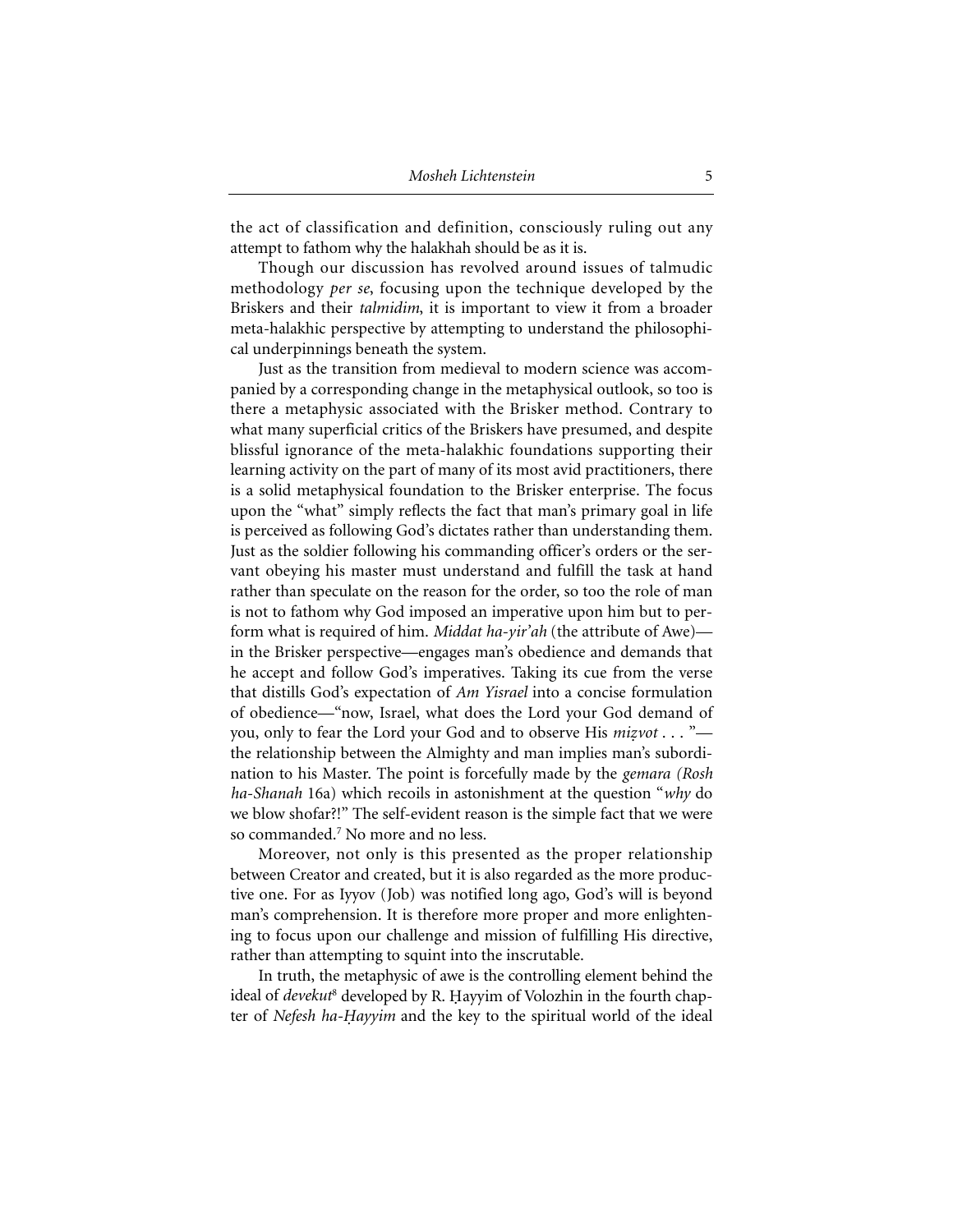halakhic personality that the Rav presented in *Halakhic Man*, the two major philosophical works written in defense of Lithuanian "Torah lishmah." It is no accident that the Brisker approach to practical halakhah, the psychological element notwithstanding, reflects the same preoccupation with compliance that the theoretical element addresses—the difference simply being that such an approach is not necessarily as advantageous and fortuitous in dealing with the pressures of applied halakhah as it is in erecting the ivory tower of ideas that *Halakhic Man* celebrates.

Thus, there is a solid philosophic grounding for R. Velvel's insistence that he not be drawn into the sphere of divine intent but should instead limit himself to the phenomenon at hand. Indeed, anyone comparing the rigor of R. Velvel's work with that of the *Sefer ha-H. inukh*, for example, cannot but be reminded of Robert Frost's remark that free verse is akin to playing tennis without a net.

Nevertheless, this same characteristic of the Brisker approach that is the source of its strength is also its greatest weakness.

The Brisker narrowing of focus shuts out a great deal of creative opportunity and productive speculation. This claim is not meant to imply that Brisk should deal with a host of other issues that may arise in a *sugya* from a linguistic, practical, historical, geographic or various other such perspectives—a practice that is extremely characteristic of the *rishonim*, <sup>9</sup> as anybody who has struggled through their discussions regarding the composition of ink, the location of Akko or the attempt to map out the route which *Benei Yisrael* took through *Yam Suf* is well aware<sup>10</sup>—but rather that neglect of the "why" hinders the conceptual analysis itself, confining it to a restricted formal approach that suffers from its exclusion of any attempt to understand the underlying roots of the halakhah at hand.

The limitations thus created are of a dual nature. First, lack of consideration of the reasonableness of an idea, though formally viable, can lead us to accept untenable, unreasonable, or, at times, even absurd theories. The technical efficiency of a given inquiry (*h. akirah*) and its ability to produce verifiable results (in the form of practical implications, *nafka minah*'s) can mask the question as to whether and why such a concept should make sense.<sup>11</sup>

An example from a well-known piece of R. Velvel regarding the prohibition of bathing on *Tish'ah be-Av (issur rehizah)* can serve to illustrate this point. Because *Tish'ah be-Av* is both a fast day and a day of mourning, the prohibition of bathing can be understood as a bodily abstention that is deduced from the dietary injunction, akin to the pro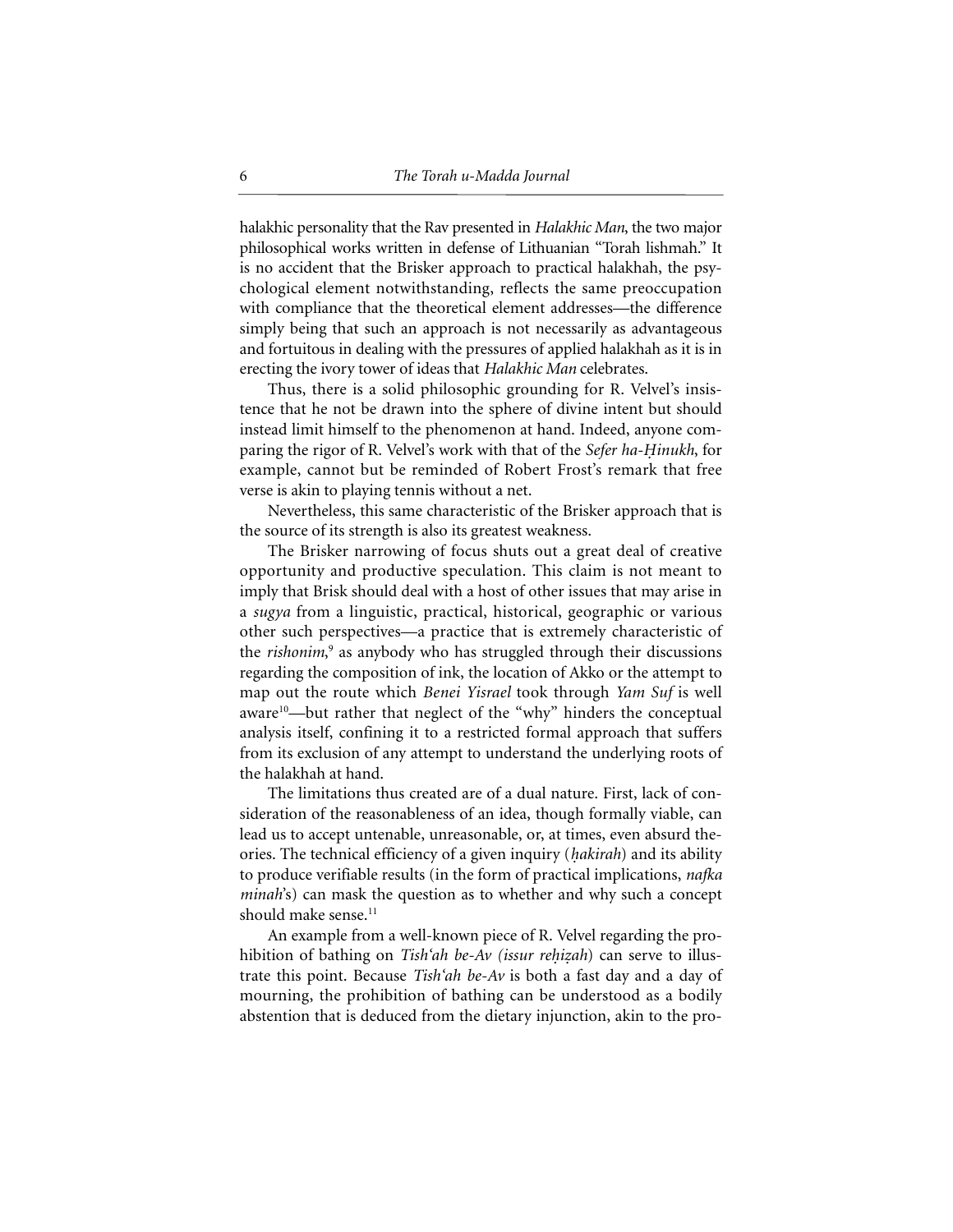hibition of bathing on Yom Kippur; alternately, it can be construed as a prohibition that reflects the mourning element inherent in *Tish'ah be-Av* as a day of mourning. R. Velvel presents these two alternatives and, in his usual clear and lucid style, demonstrates that both facets participate in the prohibition of bathing on *Tish'ah be-Av.* Furthermore, he explains, each element can be isolated and identified. On the face of it, it is a classic example of a Brisker conceptual analysis that exposes and isolates the individual elements of a composite halakhic ruling.

Nevertheless, if we take into account the "why" and do not restrict ourselves to the "what", an acute problem lurks beneath the surface of this analysis. Actually, there are three halakhic paradigms that must be considered when dealing with this issue: (1) the Yom Kippur mode (2) the *avelut* (mourning) mode and (3) the *ta*'*anit z.ibbur* (communal fast day) mode. Each of them creates a bathing prohibition, yet there are differences in their application. On Yom Kippur there is an absolute ban that includes even the dipping of one's finger in cold water. In contrast, the laws of mourning forbid bathing in cold water only if the mourner bathes his entire body. The prohibition of bathing in a *ta*'*anit z.ibbur,* though, is a function of pleasure and is applicable only when bathing with hot water.<sup>12</sup> Thus, there are three possible alternatives with which to associate the halakhic position regarding *Tish'ah be-Av.* The element of mourning regarding *Tish'ah be-Av* is already explicit in the *gemara* and therefore must be factored into the equation. R. Velvel—zeroing in on the halakhic expression—points out that it is prohibited to dip a finger in water on *Tish'ah be-Av,* just as it is on Yom Kippur and therefore concludes that "Tish'ah be-Av is unlike other fast days in which only bathing of the entire body is prohibited; rather it is like Yom Kippur in that even a single finger is prohibited." True to his method, he does not inquire why *Tish'ah be-Av* should be analogous to Yom Kippur but simply identifies a shared symptom as proof of a common denominator and rests his case.

However, if we do ask ourselves the "why" question, the Yom Kippur– *Tish'ah be-Av* analogy will become problematic. Since R. Velvel assumes that the laws of a fast day do not prohibit the dipping of a finger in water,<sup>13</sup> it cannot be claimed that the fast day in and of itself mandates abstaining from all contact with water; therefore, an additional element that establishes an absolute prohibition, as in the case of Yom Kippur, must be posited that is able to include *Tish'ah be-Av* within it. At this point, though, Yom Kippur and *Tish'ah be-Av* would seem to part ways. Regarding Yom Kippur, an obvious idea suggests itself as the rationale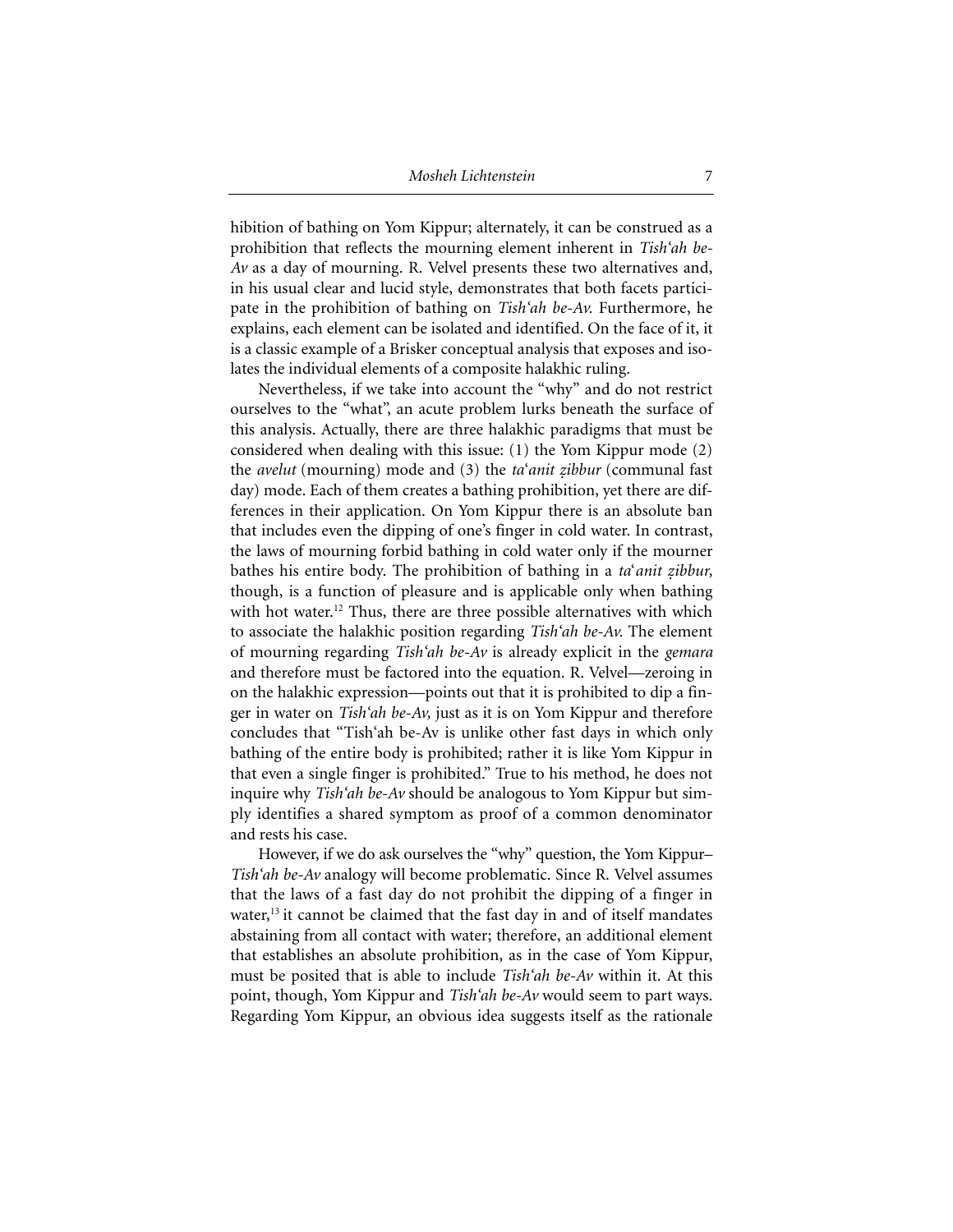for the absolute nature of the bathing prohibition—the concept of absolute rest (*shevitah*) which expresses itself in abstention from all bodily needs as well as from work. Thus, even though the concept of fasting alone does not generate an absolute prohibition against bathing, the concept of rest does. Naturally, this reason does not apply to *Tish'ah be-Av*, so it would seem that we must return to the original alternative of mourning and fasting (associated with *teshuvah*) and reinterpret the facts accordingly. Simply put, if attention is paid only to the factual information, then the claim can be made that *Tish'ah be-Av* is similar to Yom Kippur and different from the communal fast day; however, once we attempt to gauge the reasonableness of this claim—based on the perceived nature and character of *Tish'ah be-Av*—then we must reassess the issue and refuse to separate *Tish'ah be-Av* from the category of the communal fast day. For while the upshot of R. Velvel's interpretation is that there is a separate concept of bodily abstention (*innui*)*,* independent of rest *(shevitah)* or fasting (*ta*'*anit zibbur),* which allows *Tish'ah be-Av* to be grouped with Yom Kippur, this contention seems eminently unreasonable, although formally possible. Unless an additional reason, other than the three outlined above, can be produced to explain the prohibition of bathing on *Tish'ah be-Av* that will satisfy our condition of a reasonable "why," we must reject the interpretation and reinterpret *Tish'ah be-Av* according to the categories of mourning and *teshuvah* that are inherent within it.

Moreover, even if limiting the scope of inquiry does not conceal a problem with the logic of the halakhic claims, it nevertheless confines the inquiry to the sphere of the "what," preventing it from rising above the expression of the phenomenon at hand. At times, the issue is one of terminology; even though the duality exposed by the analysis is real and reflects utterly different approaches to the problem at hand, the terminology is wholly self-referential, an analytical technical language rather than a synthetic non-technical one. The following passage is a good example of this style:

> והיינו דאם איכא בו חלות שם פיגול, נמצא דשריפתו הויא מחמת חלות שם פיגול. משא"כ אם לא חל בו שם פיגול א"כ נשאר דשריפתו הויא רק מדין פסולי המוקדשין, אבל לא מחמת חלות שם פיגול.

. . . if it has the *h. allot shem* (legal status) of *piggul*, then its burning is due to the *h. allot shem* of *piggul*; however, if it does not have the *h. allot shem* of *piggul* then its burning is because of the rule of disqualified offerings but not because of the *h. allot shem* of *piggul*. 14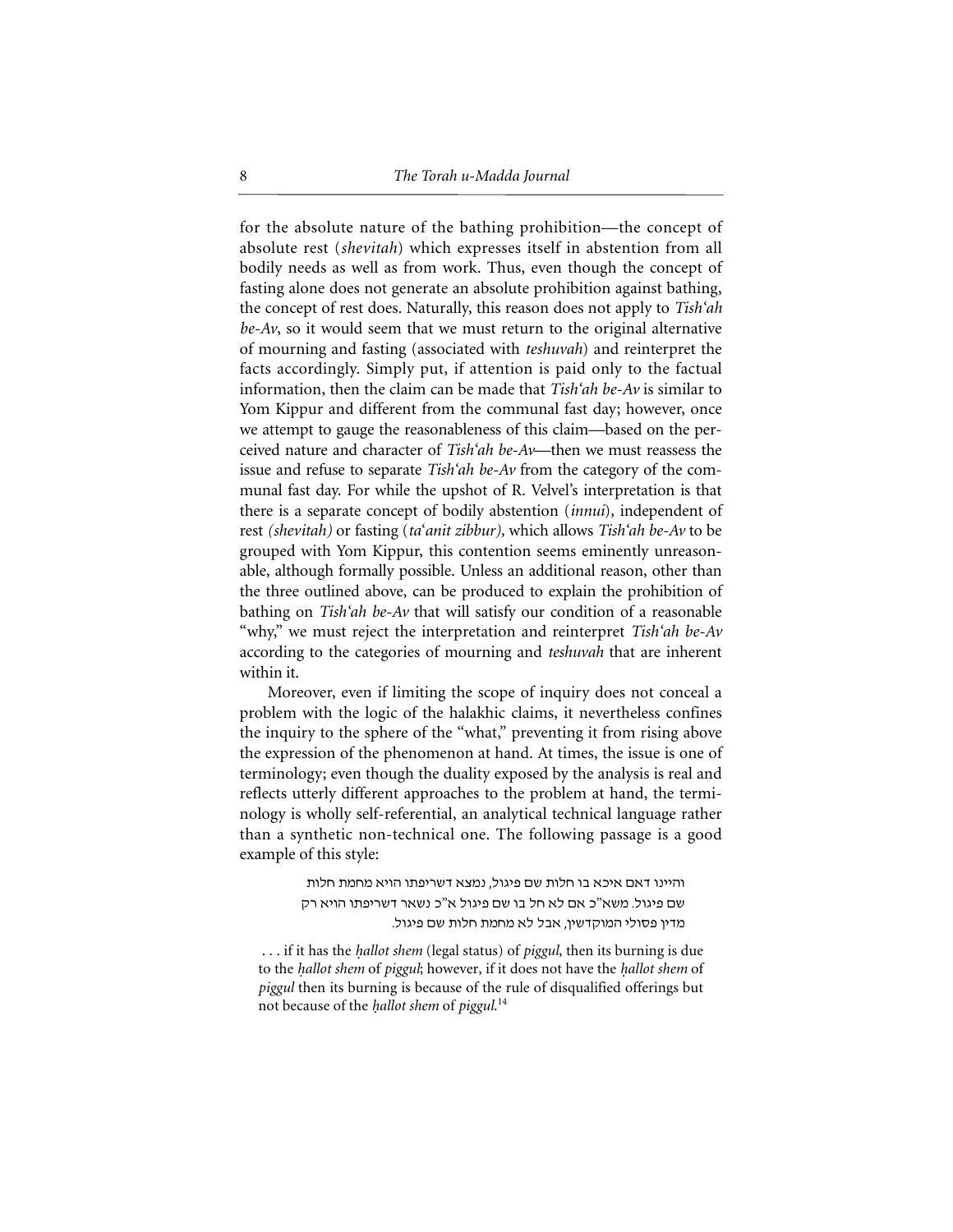But this limitation is not only a question of style; it is also often one of substance. The inquiry limits itself to the realm of the halakhic expression and makes no attempt to go any further. Thus, proponents of the Brisker approach are well acquainted with R. Hayyim's theory that the status of *terefah* (an animal the eating of which is prohibited due to certain physical defects in it) is a deficiency in the *shehitah* process and not an independent prohibition.15 They are also well aware of the practical implications that support his theory. Yet few stop to ask why this should be so, wondering what indeed is the logic behind such a mechanism. Similarly, one of the most striking things about R. Elchonon Wasserman's famous discussion regarding the mechanism of *migo*, <sup>16</sup> the means by which a litigant is able to prevail in a legal dispute despite a faulty claim, because he had the ability to make a valid one, even in the event that he did not in fact make that better claim in court, is that he never pauses for a moment to ponder whether the concept of *koah. ha-ta'anah* (legal privilege) that he suggests is reasonable, nor why in the world a person should have the right to mix and match his claims as long as they produce the desired result. Having proven the existence of such a mechanism and demonstrated its forms of expression (e. g., *migo de-ha'azah*), no further steps need be taken and R. Elchonon can rest his case.<sup>17</sup>

The field is thus narrowed and all questions regarding the "final cause" eliminated. The Brisker transformation of the learning effort has been extremely successful in its goals of explaining the material world of applied *pesak halakhah*, but it has done so at the price of eliminating all speculation regarding the motivating forces behind the *halakhot*.

Having thus diagnosed the present, we now arrive at the point of departure from which to present a program for the future. If to engage the scientific analogy for the final time, let us quote a passage or two from the Rav:

Adam the second is, like Adam the first, also intrigued by the cosmos. . . . However, while the cosmos provokes Adam the first to quest for power and control, thus making him ask the functional "how" question, Adam the second responds to the call of the cosmos by engaging in a different kind of cognitive gesture. He does not ask a single functional question. Instead his inquiry is of a metaphysical nature and a threefold one. He wants to know: "Why is it?" "What is it?" "Who is it?" (1) He wonders: "Why did the world in its totality come into existence? Why is man confronted by this stupendous and indifferent order of things and events?" (2) He asks: "What is the purpose of all this? What is the message that is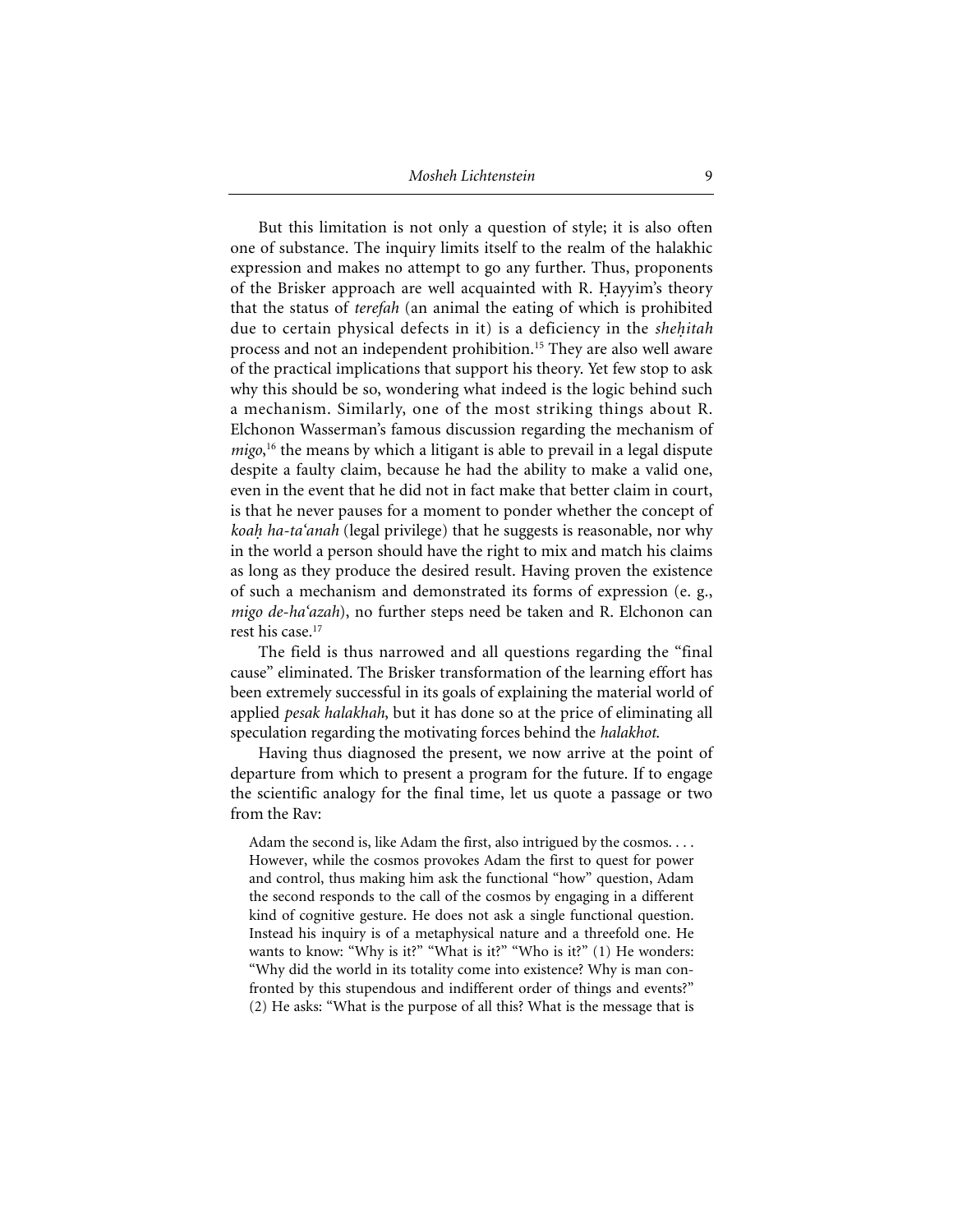embedded in organic and inorganic matter, and what does the great challenge reaching me from beyond the fringes of the universe as well as from the depths of my tormented soul mean?"

In order to answer this triple question, Adam the second does not apply the functional method invented by Adam the first. He does not create a world of his own. Instead he wants to understand the living, "given" world into which he has been cast. Therefore, he does not mathematize phenomena or conceptualize things. He encounters the universe in all its colorfulness, splendor, and grandeur, and studies it with the naiveté, awe and admiration of the child. . . .<sup>18</sup>

Though the analogy is admittedly incomplete, the basic truth that our interest in God's revelation to us, whether through Nature or through Torah, is not limited solely to an understanding of the phenomenon at hand but also includes a need to engage the non-quantitative element and to ask "what is the purpose of all this?," holds true in the realm of halakhic analysis no less than in scientific and metaphysical inquiry.

The major goal for proponents of Brisk, therefore, should be a greater integration of the "why" element into the current search for the "what." Let me emphasize that I am not preaching a rejection of the Brisker "what" in favor of a more teleologically-oriented learning which seeks to soar upon the wings of an intuited *telos* or perceived spiritual paradigm without having withstood the critical rigor of the Brisker analysis. Unless the "what" has been firmly established and the topics at hand identified, all is idle speculation. The imagination must be held down to the shackles of the fact. The imperative first step remains determination of what we are dealing with.

Having claimed above that the metaphysic of Brisk is predicated upon a *yir'ah* that deems it unnecessary for man to aspire to an understanding of why Halakhah has expressed itself in particular forms, we are hereby advocating the inclusion and integration of this latter element into our learning. In the framework of the above terminology, the quest for the "why" can be associated with the attribute of *Ahavah* (Love), expressed as an attempt to fathom the idea and to achieve a halakhic performance based upon identification with it. If it be argued that this an oversimplified paradigm, let us not call it *Ahavah*; nevertheless, the need to integrate the "why" into the "what" remains in effect.

The first step, therefore, must remain the classic Brisker inquiry (*hakirah*)—clarifying the facts and concepts. This being done, the next step should be an attempt to align these concepts with their theoretical foundations and to develop them accordingly. For example, let us recall R.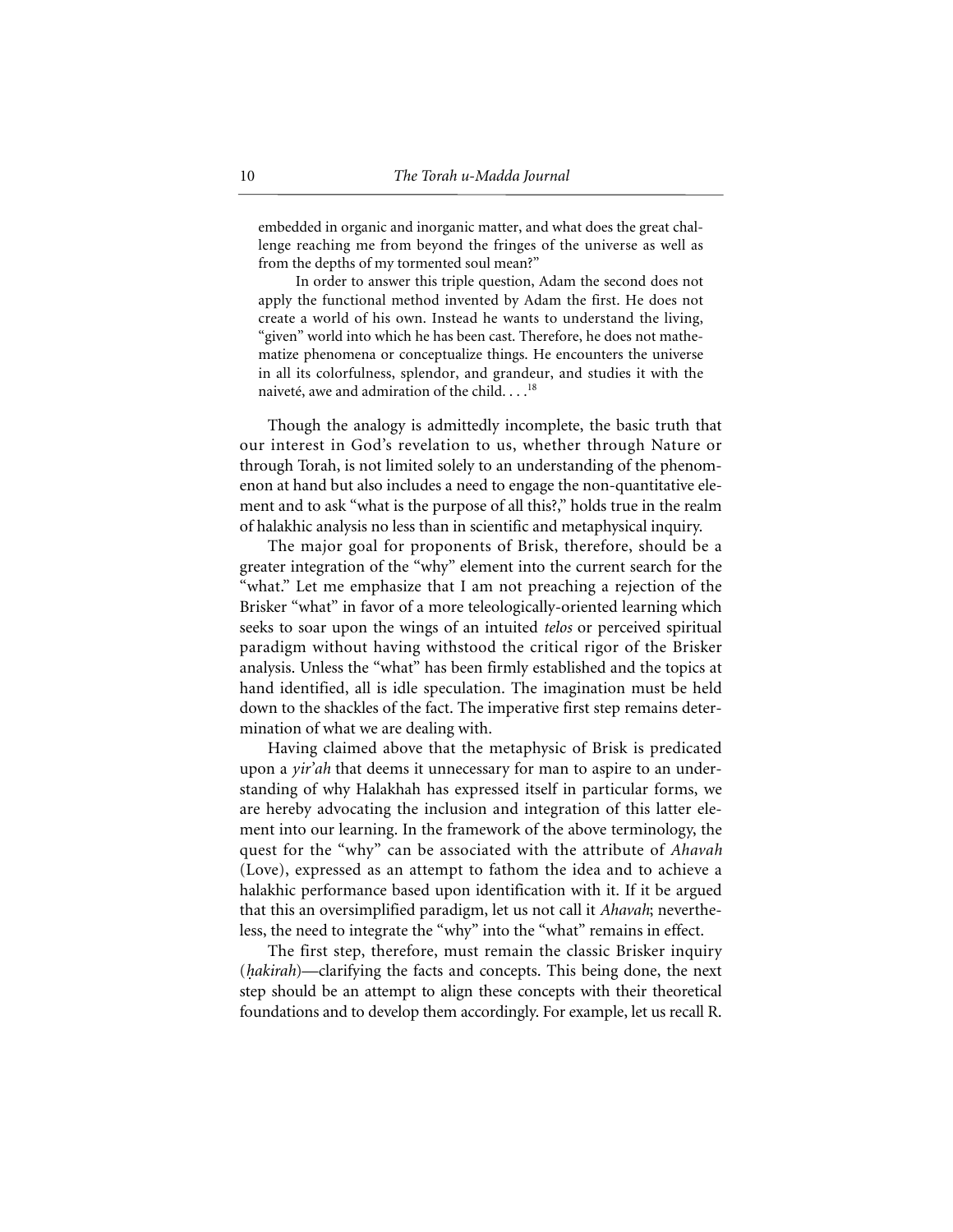Hayyim's famous theory that the *huppah* element of marriage and the act of *halizah* are not merely technical acts that transform personal status by means of legal fiat but are a reflection of a change in the actual state of affairs between the man and woman; in essence, the legal situation changes in response to the changed relationship, rather than being altered by the formal act. In addition to establishing the proofs that this indeed is the mode of action of these halakhic acts, the treatment of this theory must be supplemented and developed so as to attempt to understand why these particular mechanisms indeed reflect such situations. In this particular case, for instance, the point is relatively transparent in regard to *huppah*<sup>19</sup> and does not require a major shift in focus. Regarding *halizah*, though, it is far from apparent why the *halizah* ceremony, which—unlike the halakhic *huppah*, whose lack of ceremony R. Hayyim emphasizes seems to be a full-fledged ceremony and not a reflection of the current situation between the brother and the widow, should not be a legal act. Though the first step of defining the mechanism has been achieved, the second step of understanding how and why it is so must follow.

The "why" can confront us on different levels. At times, all we can do is state: *gezerat ha-katuv–*Divine decree! However, such an answer though clearly true and just—is an answer of last resort, inherently less desirable than the ability to justify and explain the ways of God to man.20 The reliance upon Divine fiat exposes our inability to arrive at the real meaning of the halakhah and is best avoided when possible.

Every effort should therefore be made to move beyond this initial stage and to seek a governing rationale for the *mizvah* at hand. If, however, we cannot begin to comprehend why a halakhah should be as it is, yet the Brisker analysis conclusively proves that the seemingly incomprehensible concept is indeed so, we have no choice but to accept the data and hope for future success in our attempt to understand why the halakhah is so. The Divine decree must be recognized and accepted even absent a more satisfying explanation. Great effort and ingenuity should be expended, though, prior to arriving at such a conclusion.<sup>21</sup>

On other occasions, the first stage may be discernible and self-evident, but additional layers must still be sought. At each stage, the goal of the learner should be to analyze the phenomenon at hand, expose the underlying concepts and view them in light of their purpose. Though the ideal of total integration of phenomenon and ultimate purpose may be unattainable in most instances, there are many intermediary stages, to be attempted along the way. The closer we are to the original expression, the firmer the ground that we tread upon; the further we travel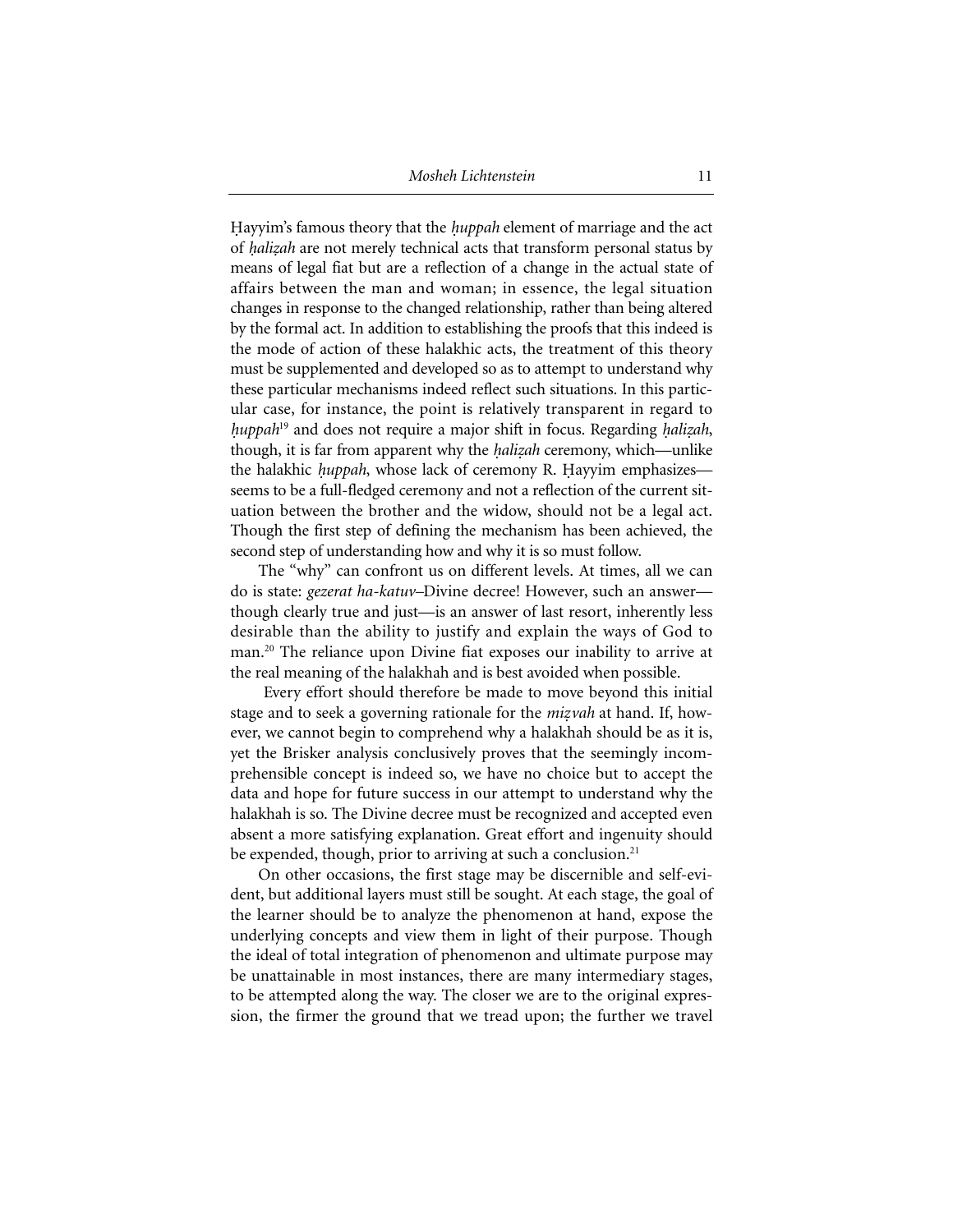along this path, the more speculative it becomes. We must proceed to advance along this path responsibly, to the best of our ability and understanding, as we seek to integrate the "what" and the "why," as long as we are reasonably confident that we are not running too far ahead of the factual anchor.

Practically speaking, the primary goal is to break out of the formal sconce of defining without explaining, to insist upon reasonable explanations for the discovered data and to expand the field to take into account the "why" question as well. If you are studying the *sugya* of *issur melakhah* on *hol ha-moed* (the prohibition to work on the intermediary days of a festival), don't stop at the first point of definition—whether the Torah prohibited acts which are burdensome (*tirha*) or those that are akin to work on Shabbat and Yom Tov (*issur melakhah*)—but continue to proceed to an analysis of the nature of *hol ha-moed* and Yom Tov. Delve into the verses, think about the idea of Yom Tov, the nature and intent of *issur melakhah* and so on. If one is learning the issues pertaining to *mazzah* and concludes that there is a dual element reflected in the laws of *maz.z.ah*, one should next devote time and energy to the possibility of a basic duality regarding the very essence of *mazzah*. This effort may entail paying close attention to the texts of the Torah that discuss *mazzah* and utilizing categories of the *Sefer ha-Hinukh* in addition to the classic Brisker categories.<sup>21</sup>

Our discussion until now has focused upon the basic approach of the Brisker method and its underlying logic. In conclusion, I would like to devote some space to an issue of technique as well. The Brisker emphasis upon Rambam is legendary. R. Hayyim published on Rambam exclusively; his children and followers, although including discussions of the *gemara* in their published works, also placed Rambam at center stage, devoting the lion's share of their published work—in volumes arranged according to the sequence of the *Mishneh Torah*—to discussions of Rambam's position. The Rav's famous description of his father's routine, though not written as historical memoir, accurately reflects this bias:

The Rambam was a regular guest in our household. . . . Father always spoke about the Rambam. Thus he would teach: he would open the *gemara* and read the text of the *sugya*; then he would proclaim: this is the interpretation of the Ri and the Tosafists, let us now open the Rambam and see how he interpreted it.  $\ldots$ <sup>23</sup>

The reasons for the renewed attention regarding Rambam and the relative neglect of the *gemara*'s dialogue were explained above. At a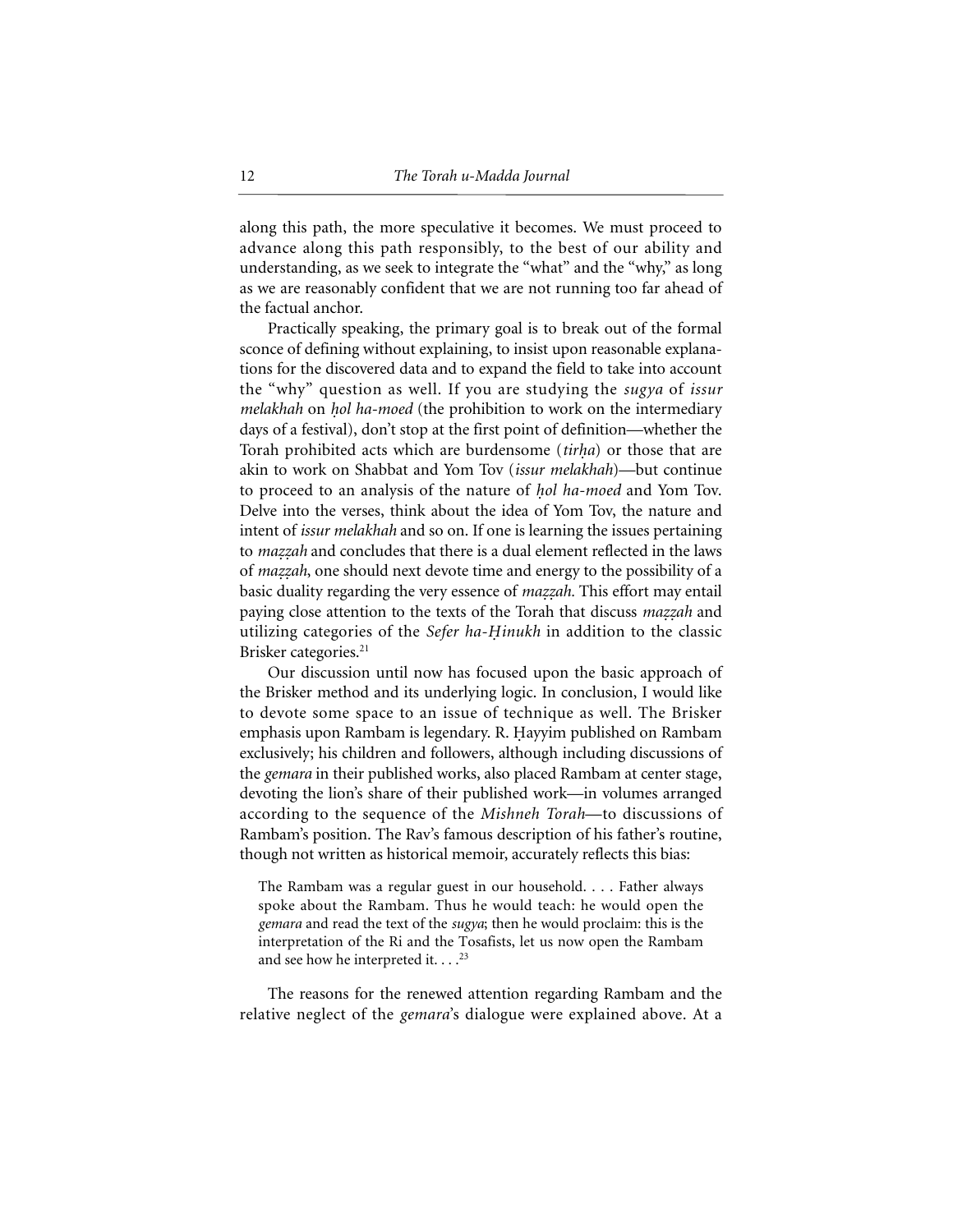somewhat later stage, the conclusions of other *rishonim* were also incorporated into the Brisker corpus. After all, there are many significant positions of Rashi, Rabbenu Tam, Ramban and many other *rishonim* that can be isolated and analyzed in the same manner that Rambam's were, even though they are not presented in the *Mishneh Torah* format.

However, the treatment of the *gemara* remained and remains underdeveloped.24 Lest I be misunderstood, let me clarify that I am not arguing, in the context of a paper dealing with future prospects for the Brisker approach, for the adoption of other methods that treat the *gemara* extensively (each with their respective approach), but for the adaptation of the Brisker *derekh* to treat the *gemar*a more thoroughly. What I have in mind is a twofold shift of emphasis. First, somewhat of a shift in balance from Rambam-Ravad and other *rishonim* back to the disagreements in the *gemara* itself. The very same analytical method that so successfully analyzes the underlying concepts lurking beneath the factual surface of a disagreement between Rambam and the Ravad can achieve similar results regarding the disputes between Rav Sheshet and Rav Yosef as well. Second, a much more detailed conceptual analysis of the play-by-play within the *sugya* itself. Rather than immediately "jumping to (the *sugya's*) conclusions" which is what is effectively being done when the discussion begins with Rambam and other *rishonim*, effort should be devoted to the fleshing out of the conceptual implications implicit throughout the twists and turns of the *sugya*. It is often possible to follow the scent of the *sugya* as question-and-answer, point-andcounterpoint, that are not merely technicalities or practical problems, but the result of differing conceptual points of view reflected in the dialogue. At times, particularly in certain *mishnayot*, the conceptual standpoint is virtually explicit. On other occasions, it is nearly transparent, while in still other cases, much subtlety and effort are required. Nevertheless it is often possible to arrive at a conceptual diagram of the *sugya's* argument, thereby informing it with added significance and a newly revealed meaning.

It is important to note, as was stated above regarding the previous point, that I am not necessarily claiming that this has never been done or is never done; quite the contrary. Nonetheless, it does seem to me that analysis of the talmudic text is conducted less frequently and less intensely than is analysis of *rishonim* and it is for further effort in this regard that we are advocating.

ואף אמנם שגיתי אתי תלין משוגתי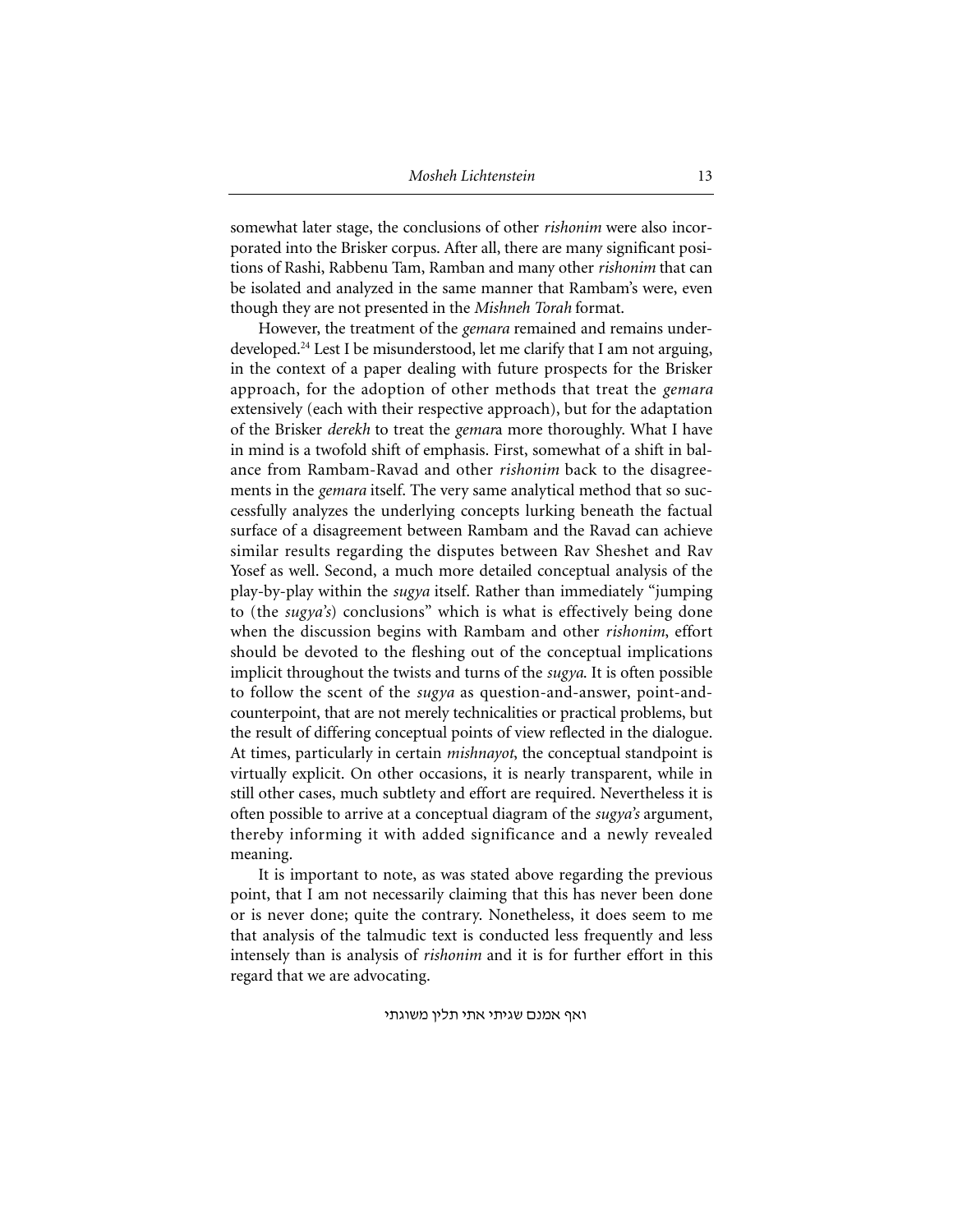## **Notes**

[This article is a revised version of a paper that was presented to the tenth Orthodox Forum in March, 1999. It is printed here by permission of the Rabbi Isaac Elchanan Theological Seminary. The article will appear in a volume of the Forum proceedings edited by Shalom Carmy and Yaakov Elman, to be published by Jason Aronson.—Ed.]

- 1. The Rav makes this point with explicit reference to the Brisker approach in *"*Mah Dodekh mi-Dod*," Divrei Hagut ve-Ha'arakhah* (Jerusalem, 1981), 78- 82; furthermore, it is implicit throughout *Halakhic Man,* which assumes the Brisker model as the halakhic ideal.
- 2. Though I am obviously generalizing somewhat in such a sweeping statement, the accuracy of the claim that this is *the* basic shift brought about by the Briskers remains undiminished.
- 3. The above remarks are in disagreement with the description of the Brisker method advanced by my uncle, Rabbi Prof. Yitzhak Twersky, *z"l*, in his article "The Rov," *Tradition* 30,4 (1996): 23-24, who emphasizes the interpretive function thrust upon Rambam's shoulders by the Briskers.

A comparison between the work of the *Lehem Mishneh*, who indeed took upon himself the task of systematically figuring out how Rabbi Mosheh ben Maimon dealt with the *sugyot*, and that of R. Hayyim or any other of the Briskers will clearly illustrate how much the Briskers were interested in the positions of Rambam (or of other *rishonim*) themselves and how much less they devoted their energies to a reconciliation of these halakhic positions with the relevant *sugyot*. Reconstruction of Rambam's interpretation of a particular *sugya* is not a hallmark of *H. iddushei R. H. ayyim ha-Levi*; the conceptualization of Rambam's rulings is.

A comparison with the work of *Sha'agat Aryeh* will prove similarly enlightening. *Sha'agat Aryeh's* overt purpose in his work is to take a position on a particular halakhic issue—often on matters already disputed by *rishonim*—based upon his interpretation of the *gemara*. Since his interest is in arriving at a conclusion by evaluating a particular position's compatibility with the *sugya,* he subjects each position to rigorous inspection—according to his *derekh ha-limmud*—to determine how alternative interpretations stand up to this test, and decides accordingly. In essence, he is taking sides based upon the success of a *rishon* in comfortably interpreting a *sugya.* Consequently, he is constantly rejecting the position of one *rishon* in favor of a different position, whether that of a different *rishon* or his own. R. Hayyim, however, basically is not interested in the success of different *rishonim* in interpreting the nitty-gritty of a *sugya,* since interpretation is not his main concern; therefore, he axiomatically accepts both sides of a dispute as legitimate if the debate is among recognized authorities, and does not concern himself with the merits of the respective interpretations. Instead he devotes his energies to understanding and conceptualizing the positions as they stand.

In this regard, it is worth mentioning a personal recollection. When I was in the Rav's *shi'ur* in the summer of 1976, he taught the *sugya* of *hezyo eved hezyo ben horin* (a person who is half slave and half free), devoting much time and effort to Rambam's unique ruling in that *sugya;* however, almost all of his energy was spent attempting to understand the inner logic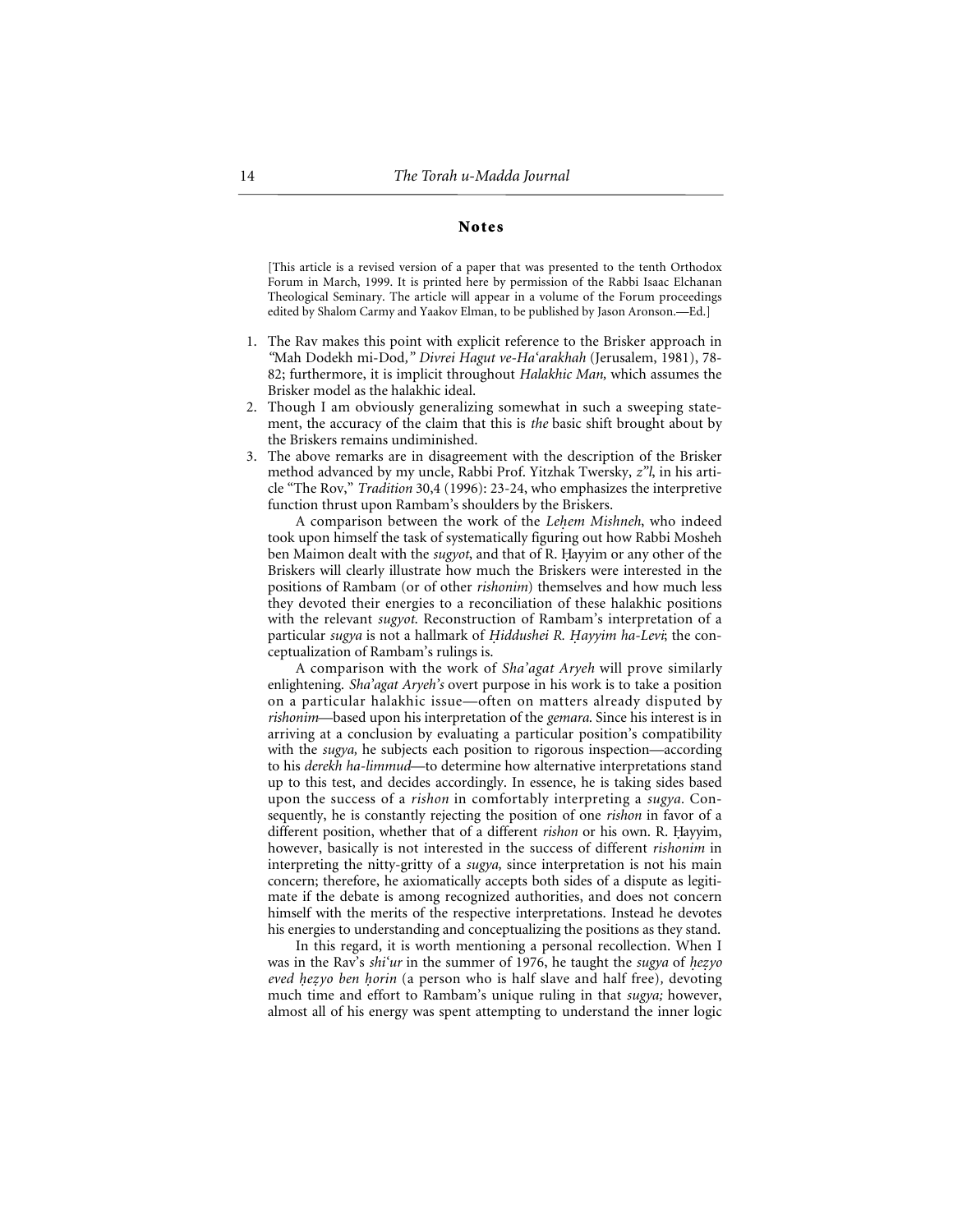of Rambam's position. The Rav himself remarked that priority must be given to establishing consistency within *Mishneh Torah,* and only having done so would he proceed to the secondary task of reconciling Rambam's opinion with the *gemara.* From both his prefatory remarks and subsequent treatment, it was quite clear that the claimed priority was not only chronological (a preliminary stage to understanding the *gemara*), but also an implied value judgment as to the relative importance of the two tasks. He was clearly bent on figuring out what Rambam was actually claiming, as well as the underlying logic, and was much less concerned with ascertaining the interpretation of the *sugya* that brought about such a position. One could simply rely on Rambam, *siyyata di-Shemaya* or whatnot, as a basis for assuming that Rambam and the *gemara* could somehow be reconciled; one did not have to be too concerned with figuring out what that reconciliation might actually be, and what interpretation of the *sugya* it implied.

Having recently taught the sugya of *bi'at kullekhem* (*Ketubot* 25a), I was once more struck by how R. Hayyim, who deals with Rambam's patently at odds with the *gemara'*s position on this subject, discusses at length the implications of Rambam's *pesak*, but makes no attempt whatsoever to address its compatibility with the *gemara*. Moreover, the Ravad's opinion is described as the opinion of the 12th century Provençal sage who argued with Rambam, with no mention of the fact that his opinion is merely that recorded in the *gemara'*s second opinion. See *H. iddushei R. H. ayyim ha-Levi: H. iddushim u-Beurim al ha-Rambam*, *Terumot* 1:10, s.v. *u-lefi zeh,* and *Shemittah ve-Yovel* 12:16, s.v. *ve-hineh* and s.v. *ve-ha-nireh* .

The Rav's recollection in *U-Bikkashtem mi-Sham (in Ish ha-Halakhah: Galui ve-Nistar* [Jerusalem, 1979], 230) of his father's statement that he wanted to figure out Rambam's interpretation of the *sugya* obviously was not meant to take a position on this issue; it is simply the reminiscence of a mature adult attempting to convey the memories of a five-year-old child impressed by his father's preoccupation with Rambam. Even if R. Moshe actually did state that he was out to investigate Rambam's interpretation, all that is implied is that, technically, the next stage in the *shi*'*ur* would be to investigate Rambam and his position regarding the issue that was being taught. Although it is probable that R. Moshe Soloveitchik also attempted to explain a *sugya* according to Rambam, this was not the primary role of Rambam in his *shi*'*ur*. These quoted remarks were not a methodological statement that addressed the issues that we are discussing, nor should they be construed as such.

On the problem of "authorial intent" in the Brisker approach to Rambam, see Marc B. Shapiro, "The Brisker Method Reconsidered," *Tradition* 31, 3 (Spring 1997): 78-102 [review of Norman Solomon, *The Analytic Movement: Hayyim Soloveitchik and His Circle*].

- 4. The Rav discusses these categories in relation to *miz. vot* in *The Halakhic Mind* (New York and London, 1986), 91-99 and in "May We Interpret Hukkim?" in *Man of Faith in the Modern World: Reflections of the Rav*, *Volume Two, Adapted from the Lectures of Rabbi Joseph B. Soloveitchik by Abraham R. Besdin*, (Hoboken, NJ, 1989), 91-99. His position, though, is opposed to the position that we are advocating in our remarks.
- 5. Hence the pun in the title of this article. It is interesting to note the correla-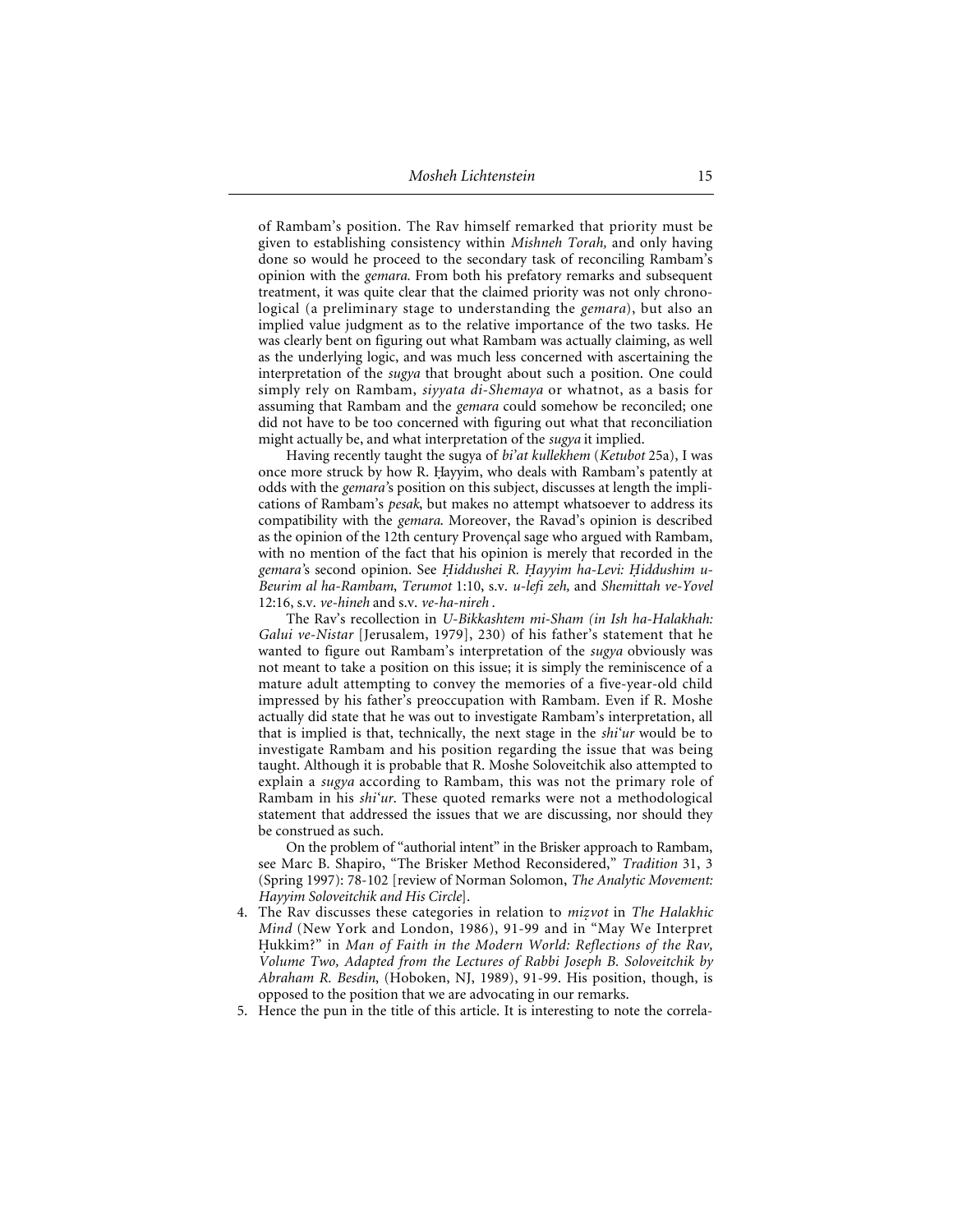tion between our description of the Brisker analytic approach and the format of papers in the natural sciences that are published in contemporary scientific journals. Rather than having a running text that intermingles results and interpretation, as in the humanities, the articles are divided into independent sections of results and discussion.

- 6. Letter of 19 *Sivan* 5693, published in *H. iddushei Maran Yiz. h. ak Ze'ev ha-Levi,* (Jerusalem, 5727), 162. The emphases are mine.
- 7. "Why do we blow on Rosh HaShanah? Why do we blow?!—God said to blow!"
- 8. In the context of R. Hayyim of Volozhin's thought, *Devekut* is probably best translated as "association" rather than as "communion" or other phrases that are more appropriate for a mystical experience.
- 9. Though *rishonim* (some, such as Ramban and *Tosafot Rid*, more than others) occasionally offer conceptual analysis similar to the Brisker method, they do it not systematically but intuitively. The change brought about by R. Hayyim, which justifies the claim that he created a new method, is precisely the fact that conceptualization and analysis of the phenomenon were transformed into a system. No longer are queries (*hakirot*) the result of intuitive reasoning haphazardly coupled together with various other observations and thoughts on the *sugya* by an original mind alighting on a concept; from R. Hayyim onward, the learner methodically uses this approach. Therefore, the significance of Brisk is not in the fact that an approach never before attempted was introduced into the world of learning, but that a system has been created. The results of this are twofold. On the one hand, all *sugyot* are conceptualized and subjected to the Brisker mode of analysis, not only random *sugyot* that have caught the learner's imagination. This expands the scope of the endeavor, yet the same effect restricts the treatment of the *sugya* solely to the conceptual issue, to the exclusion of other queries. Issues relating to the dialogue's (*shakla ve-tarya*) cogency, or to textual or practical problems, are pushed aside insofar as they are deemed essentially technical issues that have nothing to contribute to the essence of the *sugya*. An additional result of the systematization that R. Hayyim introduced into the learning process and its transformation into a method was the ability to train students. Intuitive reasoning cannot be transmitted to others; therefore, only those learning approaches that are methodical and can impart to students a thought sequence to be followed in each *sugya* have the inherent ability to systematically train students.

Actually, the contemporary *aharon* most resembling the *rishonim* in the scope of his curiosity and the intuitive nature of his work is the Hazon Ish, who discusses all aspects of any given *sugya*, and neither limits his interest to a particular perspective nor uses a consistent method. Intuition, not method, reigns supreme. It is no accident that the Hazon Ish's halakhic rulings, in contrast to those of the conceptual Brisker approach, take the practical elements into much greater account.

- 10. See, respectively, *Tosafot*, *Gittin* 19b, s.v. *kankantam*; *H. iddushei ha-Ramban*, *Gittin* 7b, s.v. *amar*; *Tosafot*, *Arakhin* 15a, s.v. *ke-shem*.
- 11. The more popular and widespread the conceptual approach became, the greater such a danger became. I have attempted throughout (with one exception) to provide examples from the Briskers themselves, though more extreme examples are to be found in the work of some of their followers.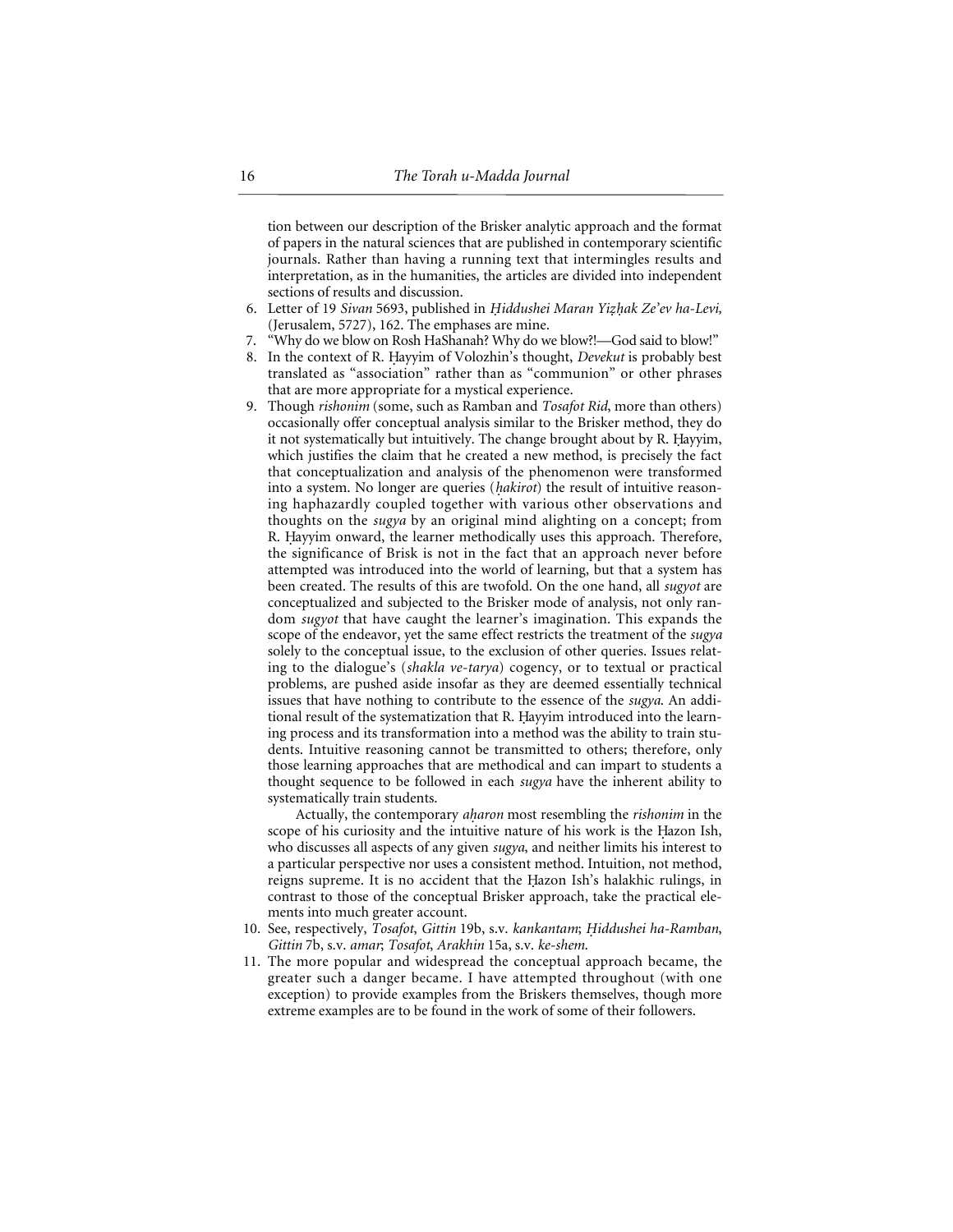- 12. The above is based upon the *sugyot in Pesah. im 54b and Ta'anit* 13a-b; it goes without saying that this is not the place for a detailed discussion of the interrelationships between the two sources and of the interpretations in *rishonim* regarding these issues.
- 13. The *gemara* does not state this explicitly; all it claims is that cold water is permitted, without mentioning the scope of the prohibition when using hot water.
- 14. *H. iddushei ha-Gram ve-ha-Grid* (Riverdale, NY, 1993), 47.
- 15. Quoted in *H. iddushei Maran R. Y. Z. ha-Levi,* 79a.
- 16. *Kovez. Shi'urim* v. 2, ch. 3.
- 17. Though I have chosen this case to illustrate the narrowing of the learner's interest and the elimination of all interest in questions of "why," it is also a good example of how neglect of this aspect will result in questionable conclusions regarding the very issues under discussion. Though R. Elchonon quite clearly succeeds in demonstrating that a concept of legal privilege (*koah. ha-ta'anah*) is inherent in *migo*, the rationale for this—in this writer's opinion, corroborated by colleagues with whom I have discussed the matter—is rooted in basic principles of monetary relationships and is obviously not applicable to issues of personal status *(ishut)* or *mizvot*. R. Elchonon, though, who is unconcerned with this aspect, does not hesitate to explain issues of personal status along the lines of *koah. ha-ta'anah*, a highly unlikely, if not an outright unreasonable conclusion.
- 18. *The Lonely Man of Faith* (New York, 1992), 21-23. The same ideas inform a good deal of *U-Bikkashtem mi-Sham*; a parallel passage with the same formulation is to be found there, 125-127.
- 19. For the illustrative purpose at hand, I am assuming either of the two major positions regarding this halakhah: (1) that *huppah* is an intimate setting that provides for the possibility of marital relations, as Rambam stipulates *(Hilkhot Ishut* 10:1), or (2) that the bride's move from her parents' home to that of the groom is for the purpose of establishing their common household, as Ran understood the matter (in *Ketuvot, Dappei ha-Rif,* 1a, s.v.*, o shepirsah).* The significance and status of some of the other suggestions regarding the ceremony of *huppah* require a separate discussion that is out of place in the present context.
- 20. Let me make it clear, lest I should be misunderstood on such a basic and sensitive topic, that I am not referring to the humility and humbleness expected of man regarding his compliance to the word of God, but to the endeavor to understand the reasons for His commands.
- 21. This is the reason that *Bava Kamma,* with its plethora of exemptions from its basic systems, is so difficult. I am reminded of a conversation that I once had with a full-fledged Brisker as to the relative level of difficulty involved in analyzing *Bava Kamma* as compared to *Bava Mez. i'a.* My claim was that while the textual difficulty and complexity of reasoning in the *sugyot* of *Bava Mezi'a* indeed may be more logically exerting than their counterparts in *Bava Kamma,* the more vexing of the two is *Bava Kamma,* since the basic logic at the bedrock of *Bava Mezi'a* is readily understandable, as the vast majority of it is rooted in human reasoning *(sevara)* and not divine decree. *Bava Kamma*, though, which presents a system derived from *pesukim* and is not an autonomous one developed by the Sages, has at the core of its system